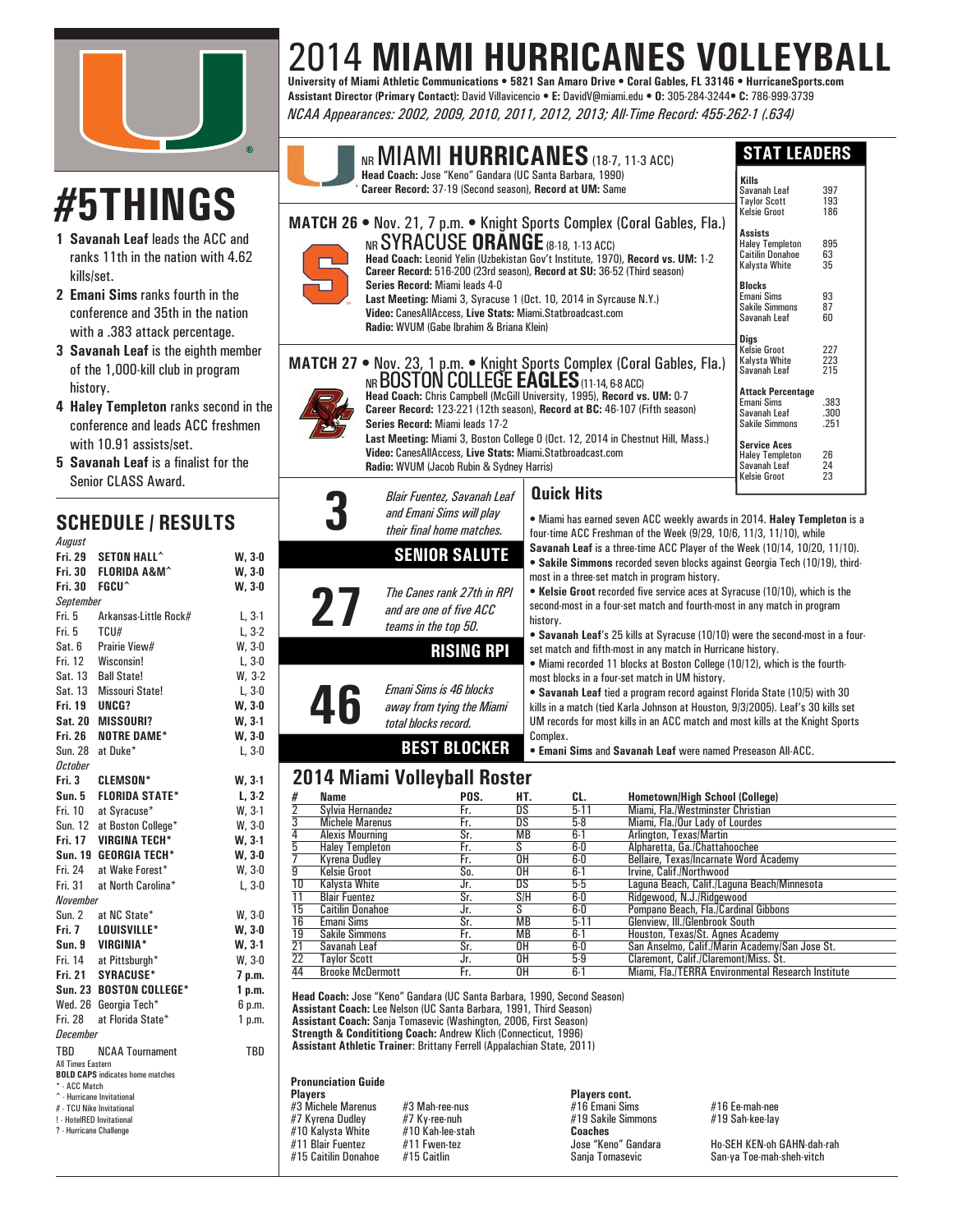# **2014 Photo Roster**



**15 Caitlin Donahoe** Jr. | S | 6-0 Pompano Beach, Fla. Cardinal Gibbons



**Kyrena Dudley** Fr. | OH | 6-0 Bellaire, Texas Incarnate Word



**11 Blair Fuentez** Sr. | S/H | 6-0 Ridgewood, N.J. Ridgewood



**9 Kelsie Groot** So. | OH | 6-1 Irvine, Calif. Northwood



**2 Sylvia Hernandez** Fr. | DS | 5-11 Miami, Fla. Westminster Christian



**21 Savanah Leaf** Sr. | OH | 6-0 San Anselmo, Calif. Marin Academy/San Jose St.



**19 Sakile Simmons** Fr. | MB | 6-1 Houston, Texas St. Agnes Academy



**3 Michele Marenus** Fr. | DS | 5-8 Miami, Fla. Our Lady of Lourdes



**16 Emani Sims** Sr. | MB | 5-11 Glenview, Ill. Glenbrook South



**Jose "Keno" Gandara** Head Coach



**44 Brooke McDermott** Fr. | OH | 6-1 Miami, Fla. **TFRRA** 



**5 Haley Templeton** Fr. | S | 6-0 Alpharetta, Ga. Chattahoochee



**Lee Nelson** Assistant Coach



**4 Alexis Mourning** Sr. | MB | 6-1 Arlington, Texas Martin



**10 Kalysta White** Jr. | DS | 5-5 Laguna Beach, Calif. Laguna Beach/Minnesota



**Sanja Tomasevic** Assistant Coach



**22 Taylor Scott** Jr. | OH | 5-9 Claremont, Calif. Claremont/Miss. St.



**Greg Villareal** Volunteer Assistant